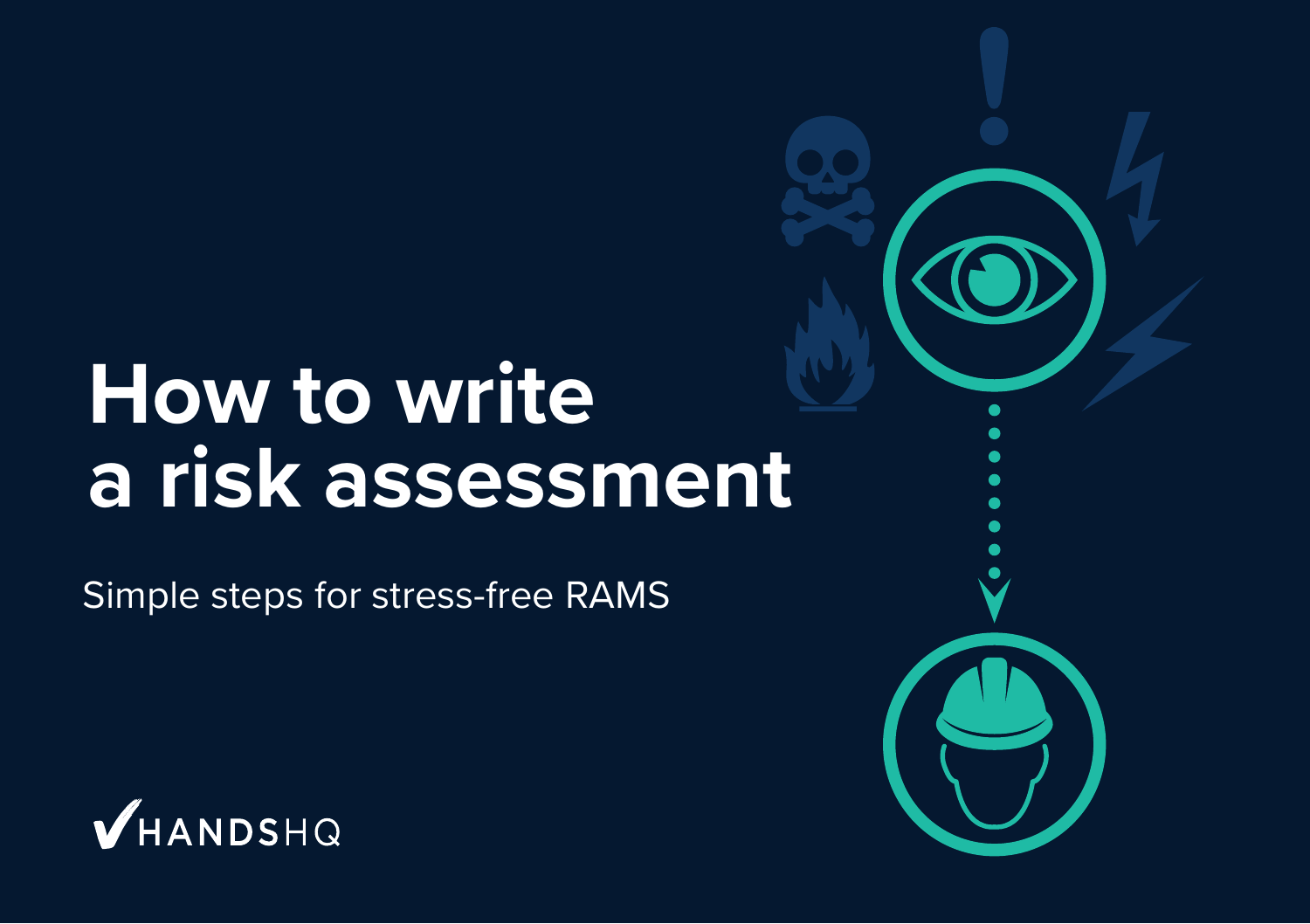# **How to** write a risk assessment

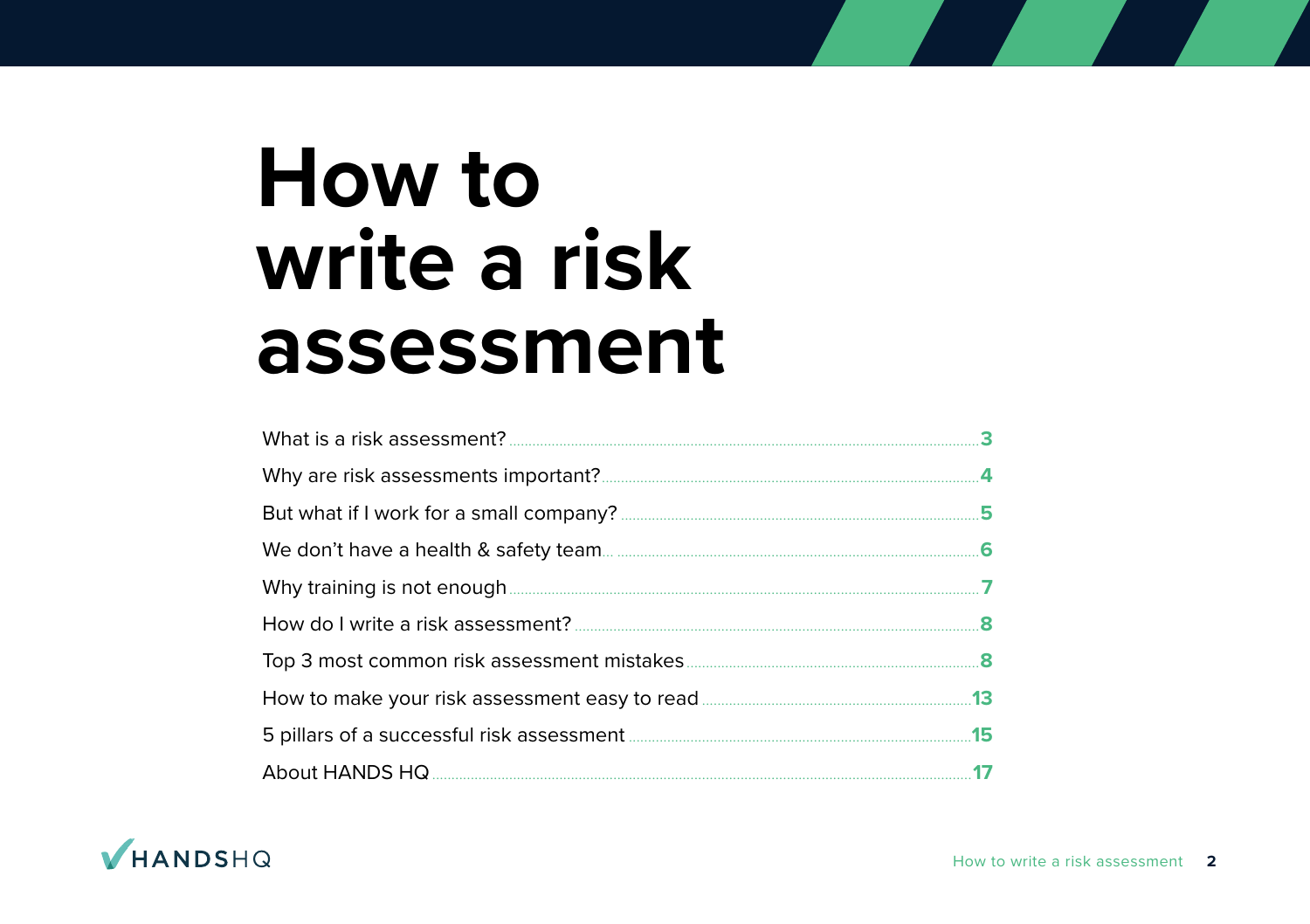## **What is a risk assessment?**

**Many people associate risk assessments with lengthy, complex-looking documents.**  But a risk assessment is simply the process of thinking about the work you are going to do, the harm it could cause you or others, and how to keep everyone safe.

You might not realise it, but you already carry out risk assessments throughout the day; just in your head. For example, it looks dangerous to cross the road where you are, so to make it across safely you walk to the traffic lights and wait for them to change.

A risk assessment is simply a written record of your findings from that process.

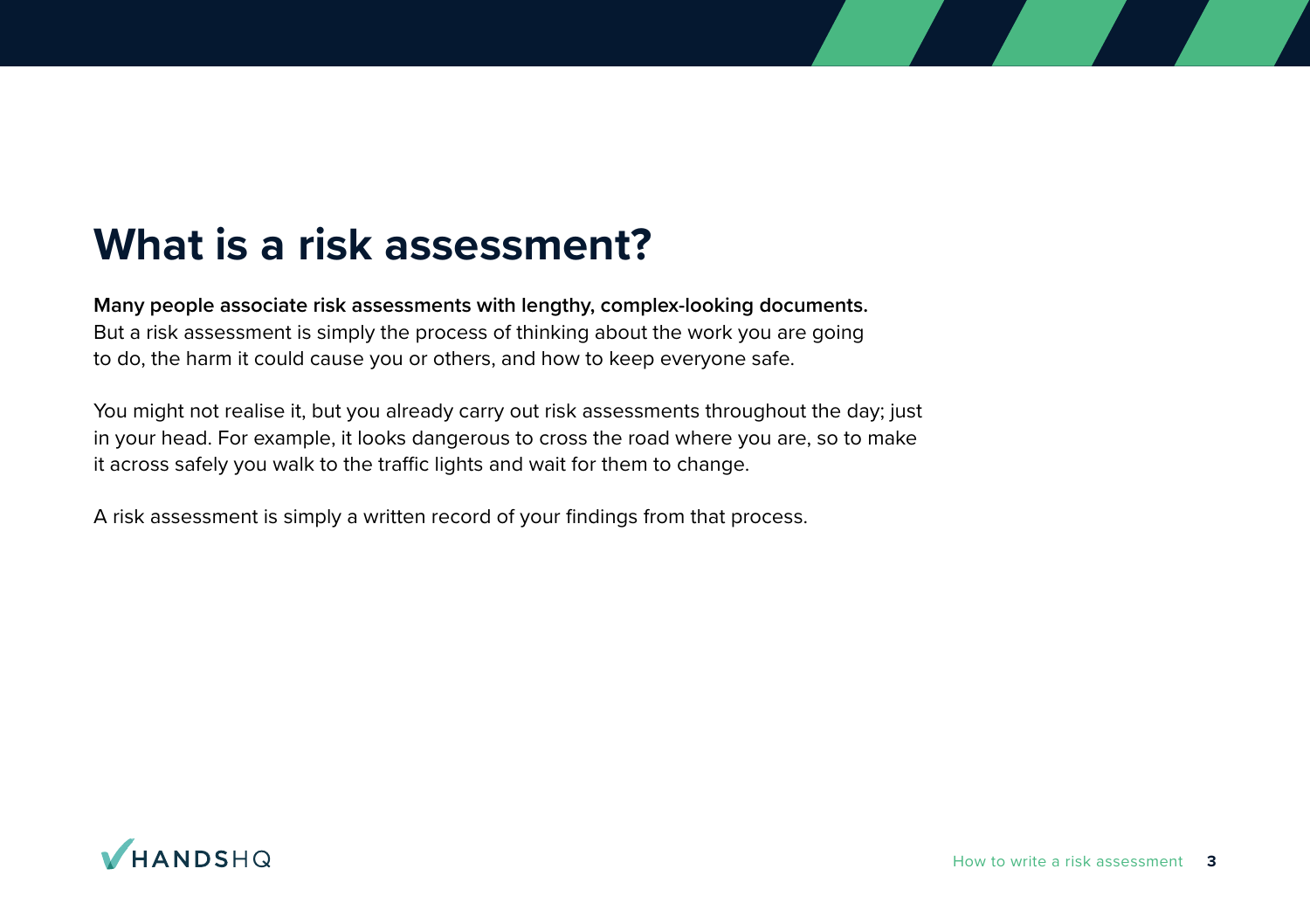### **Why are risk assessments important?**

**A risk assessment is a legal requirement, according to the The Management of Health & Safety at Work regulations 1999.**

The law states that every employer must assess the risks to their employees at work. But it doesn't only cover employees; you also need to understand how non-employees (e.g. the general public) could be harmed by the work being done.

Beyond the legal requirements, many companies create risk assessments for financial and moral reasons. Risk assessments are essential to making work safer. The impact of workplace-related injuries are far-reaching, and increases every year.

### £9.47 billion

Annual costs of new cases of work-related ill health in 2016/2017

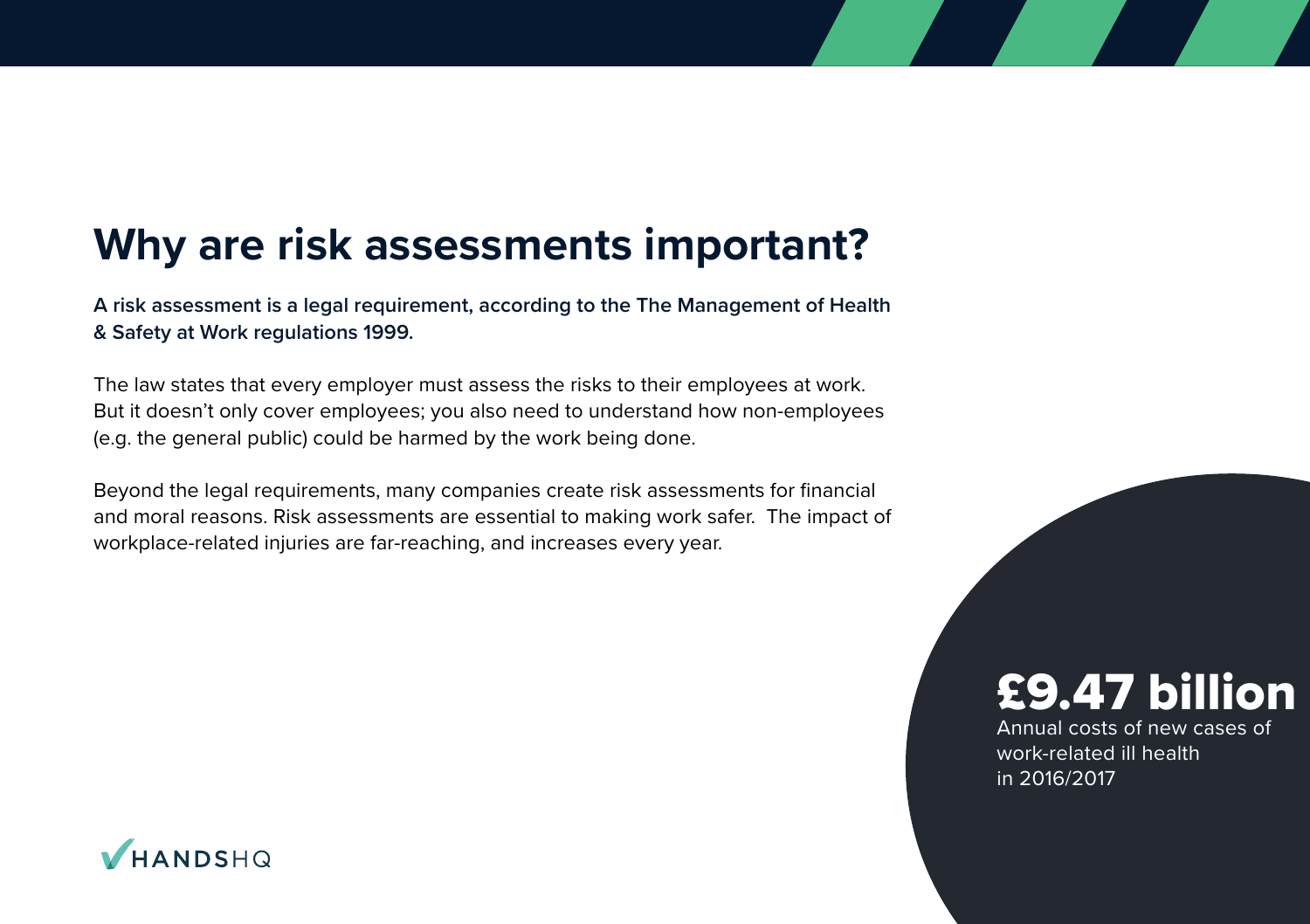### **But what if I work for a small company?**

**Even if you're a one-man-band, you still need to complete a risk assessment before you start a job to understand any harm you may face.** However if you are a sole-trader or have under five employees, you don't have to write down your findings.

Despite this, in 2018 we have seen a steep increase in the number of small businesses using the HANDS HQ risk assessment platform. Often, they are subcontracting and have been asked to provide a risk assessment for their part of the job. Or they want to go the extra mile to ensure their employees stay safe.

So while it isn't a legal requirement for you to write a risk assessment if you have a small company, be ready to create one if you want to win more work, look more professional, or work on part of a larger project.

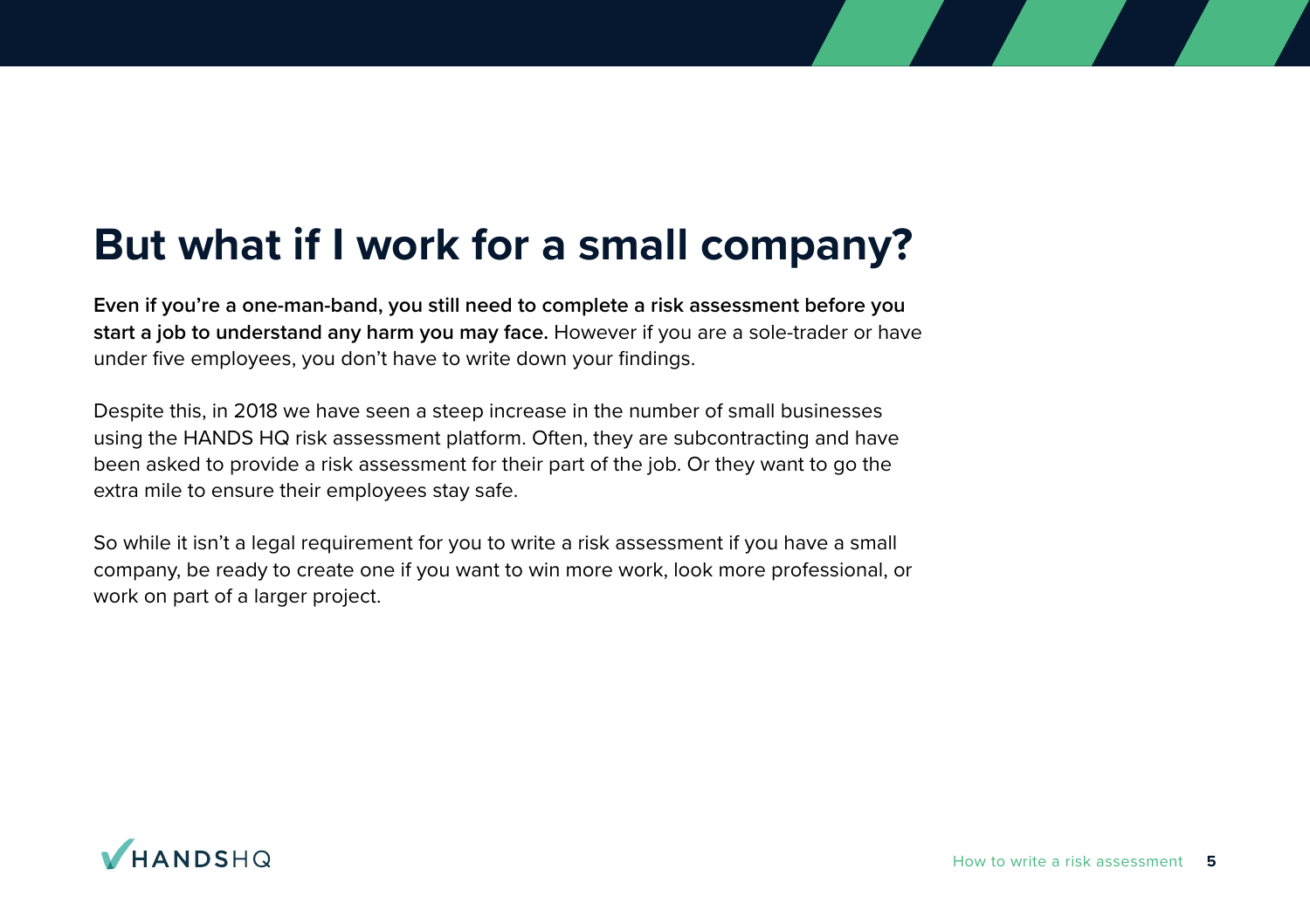### **We don't have a health & safety team...**

**That doesn't matter; you don't need to be an expert in health & safety to write a risk assessment.** You need to be a 'competent person' according to the [HSE](http://www.hse.gov.uk) (the government body responsible for health and safety). This is 'someone who has enough training and experience or knowledge' in the area.

So if you can identify things that can cause harm, and figure out a way to stop getting hurt, you can write your own risk assessment. This ebook is going to walk you through what actually goes into a risk assessment and how to write one up.

If you do need extra support, check out the [online resource library from the HSE.](http://www.hse.gov.uk/risk/resources.htm) There's also courses, such as [IOSH Managing Safely](https://www.britsafe.org/products/iosh-managing-safely/) which provides a certification in managing health & safety in the workplace. And some software, including HANDS HQ, comes equipped with templates that give you a great starting point for effective risk management.

144 workers were killed at work in 2017/2017

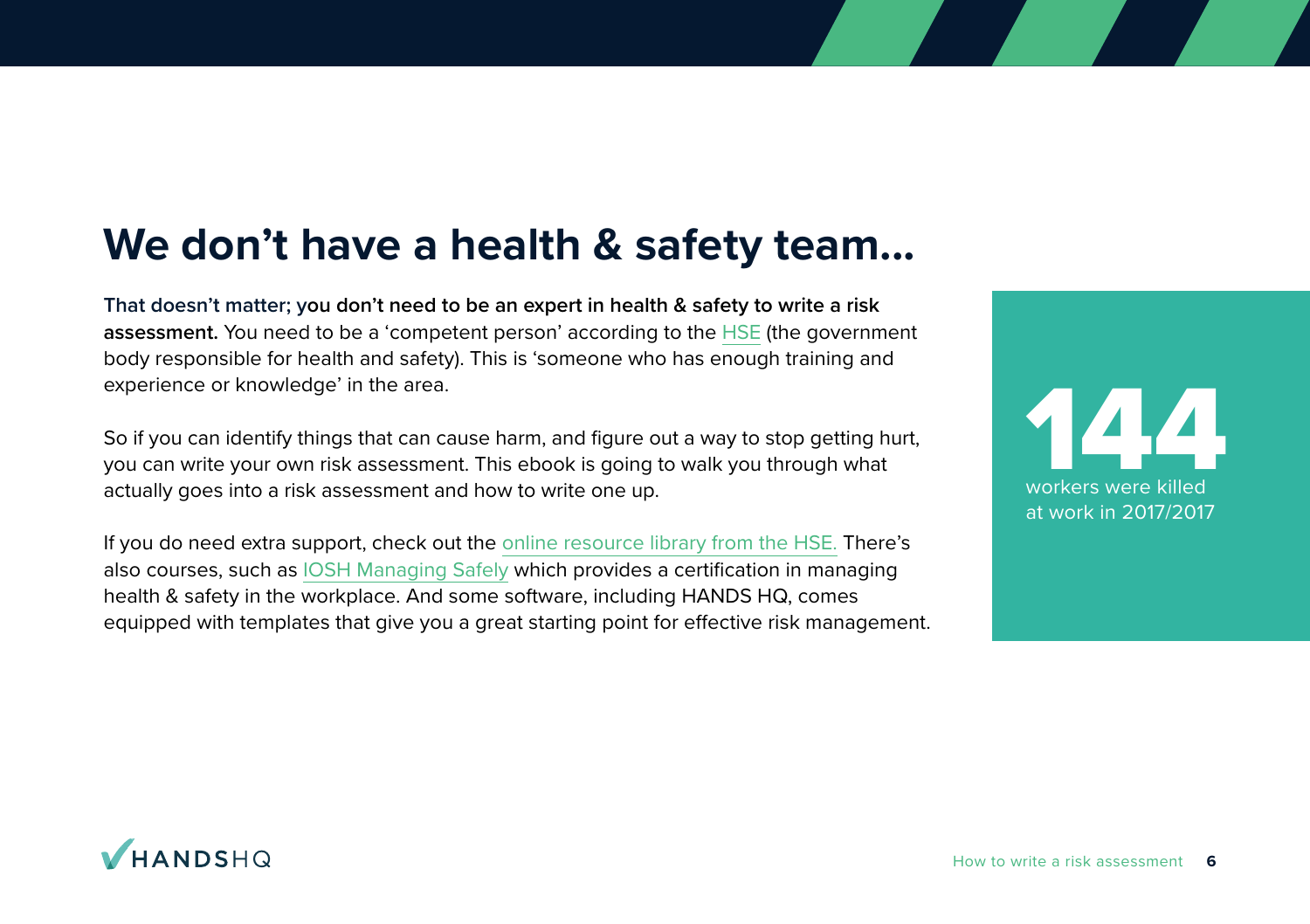### **Why training is not enough**

**We often hear from companies that have invested a lot in health & safety training, but find themselves at square one when it comes to risk assessments.** The people who received training still lack the ability to write a risk assessment; and when they do write them, documents get rejected by clients.

Where risk assessments are concerned, training is just the beginning. It's important to make a plan for once training has been completed. Embedding safety within the culture of your organisation will ensure the long-term success of any training investment.

Managers of your organisation must help promote safe working practices. And there needs to be the appropriate resourcse (time, money, people) allocated to make sure safety can be effectively managed.

There should be a constant dialogue about safety, and staff must be able to speak up about safety concerns without fear. These concerns should be captured and included in health & safety documentation, such as in the risk assessments.

Companies that have a good safety culture experience fewer accidents and injuries and win more repeat work. Put the effort into health & safety, and you'll reap the rewards long after the course ends.

£15 billion estimated cost of injuries and ill health from current working conditions

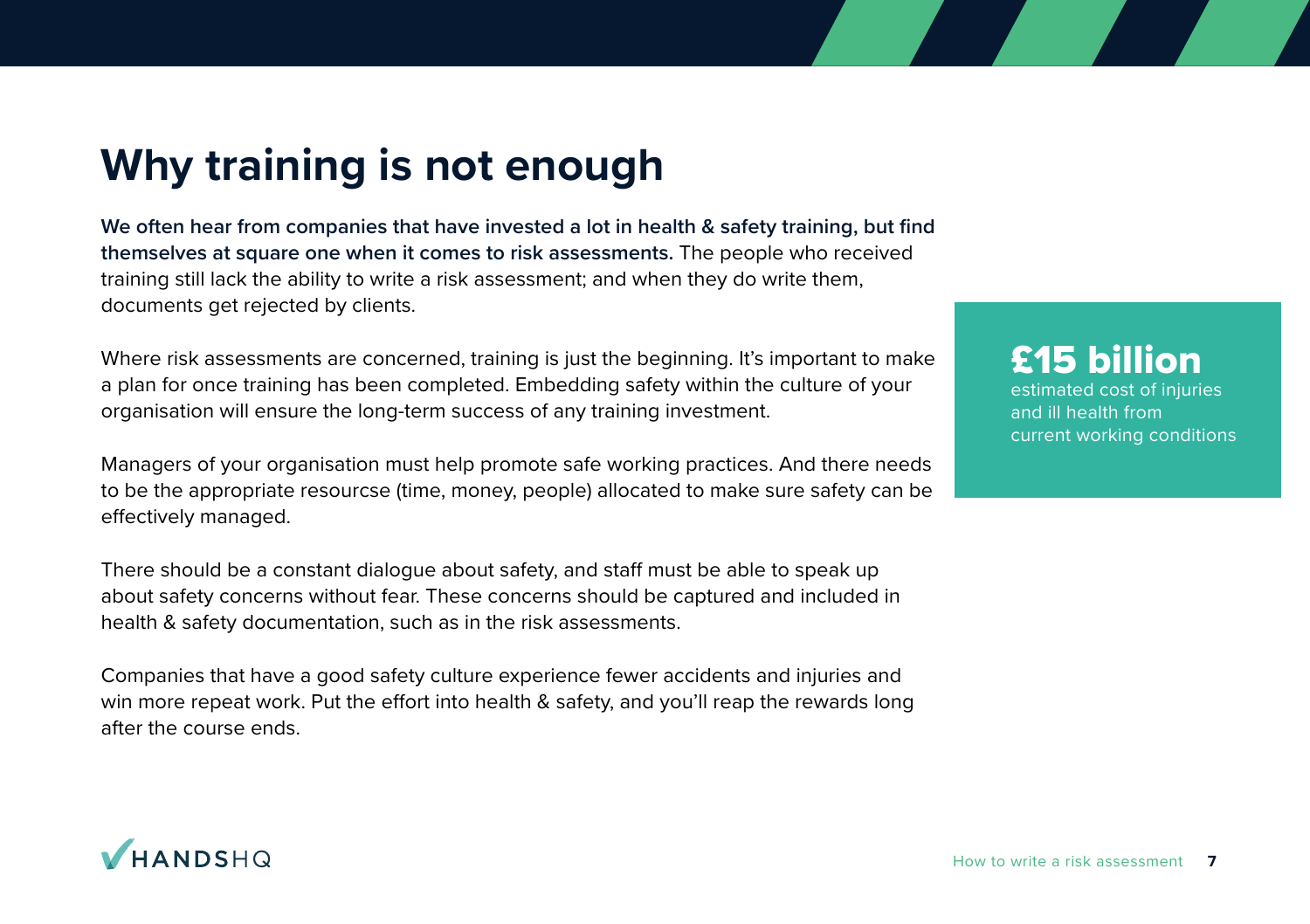### **How do I write a risk assessment?**

**Writing your first risk assessment can seem like a daunting task.** Fear of the blank page is a common problem; no idea where to start, or what to write. Don't worry, we've got you covered. We're going to break down the core components of a risk assessment and walk you through how to create one.

#### **Step 1: Identify the hazards**

The easiest way to get started with identifying hazards in your workplace...is to walk around and look for them! It's simple, look for anything that has the potential to harm someone. Remember **PEME**: people, equipment, machinery and environment. Keep a look out for:

- Objects that can cause slips and trips, like cables across the floor
- Things that can cause falls from height, like ladders and raised working areas
- Machinery and electrical hazards, such as frayed wires
- Biological hazards, like blood, bacteria and animals
- Working situations that cause strain, such as lifting heavy objects, vibration and poor posture
- Chemicals (COSHH)

Ask to see past accident records. Check the manufacturer's label for products you're using. And don't forget to think about any long-term health hazards, such as asbestos-related disease.

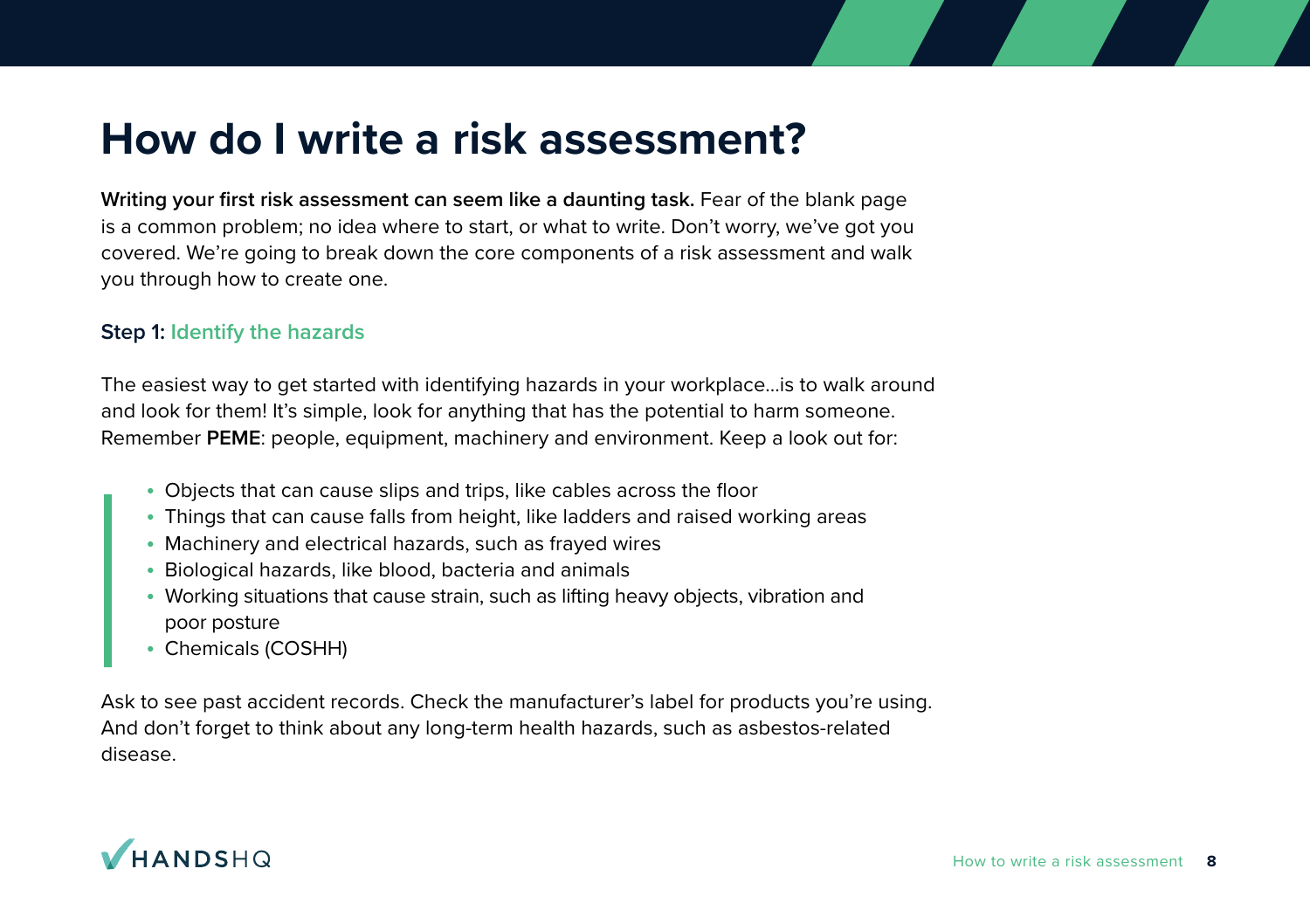#### **Step 2: Consider who might be harmed**

After you have identified the hazards, it's time to work out who could be harmed by the job. Remember, it's not only about employees; think about other people that may come into contact with the works.

Some people may be more vulnerable than others - for example, people that work on scaffolding are more at risk of falling from height.

For each hazard you have spotted, make a note of who has the potential to be harmed. Is it the employee, a contractor, members of the public; or all of them? Are they at risk of falling from height; or walking under scaffolding, running the risk of an object falling on them? Think about every possibility.

#### **Step 3: Evaluating the risks**

You then need to decide how likely the risks are to happen and how severe they would be if they did. One of the most common ways to complete this assessment is using a risk matrix.

A risk matrix is a grid that maps the severity of the risk against the likelihood of it happening. It helps to identify the steps you can take to reduce the potential to harm, and which risks require the most attention. We have published a blog post that explains a risk matrix in more detail, which can [be found here.](https://blog.handshq.com/what-is-a-risk-matrix-and-why-should-you-be-using-one/)

71,062 Non-fatal injuries to employeesreported by employers in 2017/8

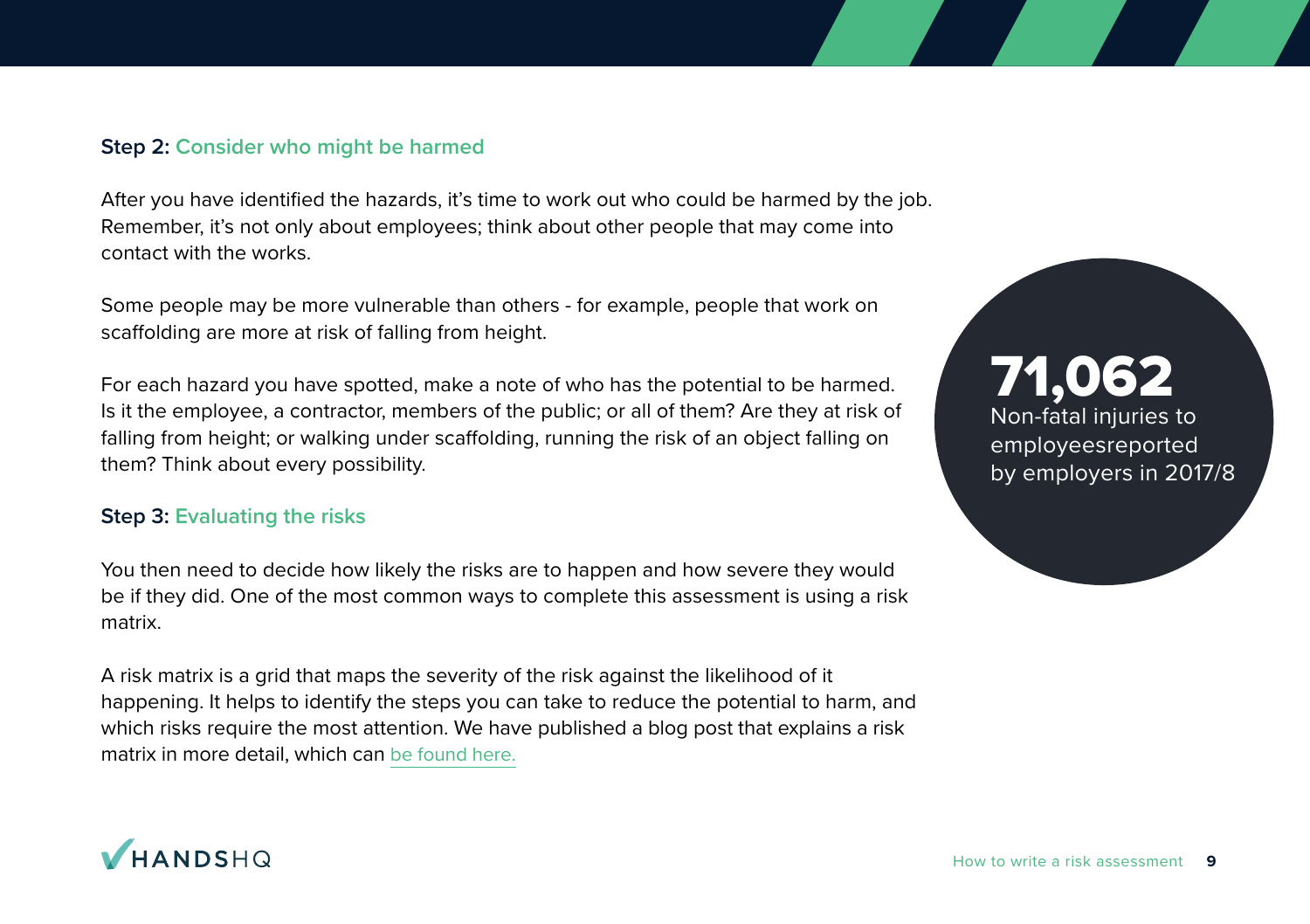#### **Step 4: Control Measures**

You now know who is likely to be hurt, how, and by what, so it's time to consider what you can put in place to avoid or reduce the risks. Control measures are the actions you take to reduce the severity and/or likelihood of a hazard causing harm.

Consider all the different ways that you could remove or reduce this risk. Is there particular clothing that would protect your workers? Would regular cleaning help? Do you need to improve lighting in the area? Anything from changes to the environment, working practices, and training can help.

Another handy acronym to have at your disposal is **ERIC PD**. Eliminate, reduce, isolate, control, PPE and discipline. It's important to go through control measures in that order. Many rely on PPE as the sole control measure, however, this should only ever be considered as a last resort.

Control measures often work best in combination with each other. They don't have to be expensive to be effective, and they should be 'sensible'. This means that they shouldn't get in the way of employees getting the job done, but should protect them while they do so.

A great starting point for control measures is [the HSE website.](http://www.hse.gov.uk/pubns/books/index-hsg-ref.htm) There is a huge amount of [content available](http://www.hse.gov.uk/pubns/books/index-hsg-ref.htm) particularly around high-risk work, such as working from height and operating vehicles on site, that details how to plan for safety in these particular areas.

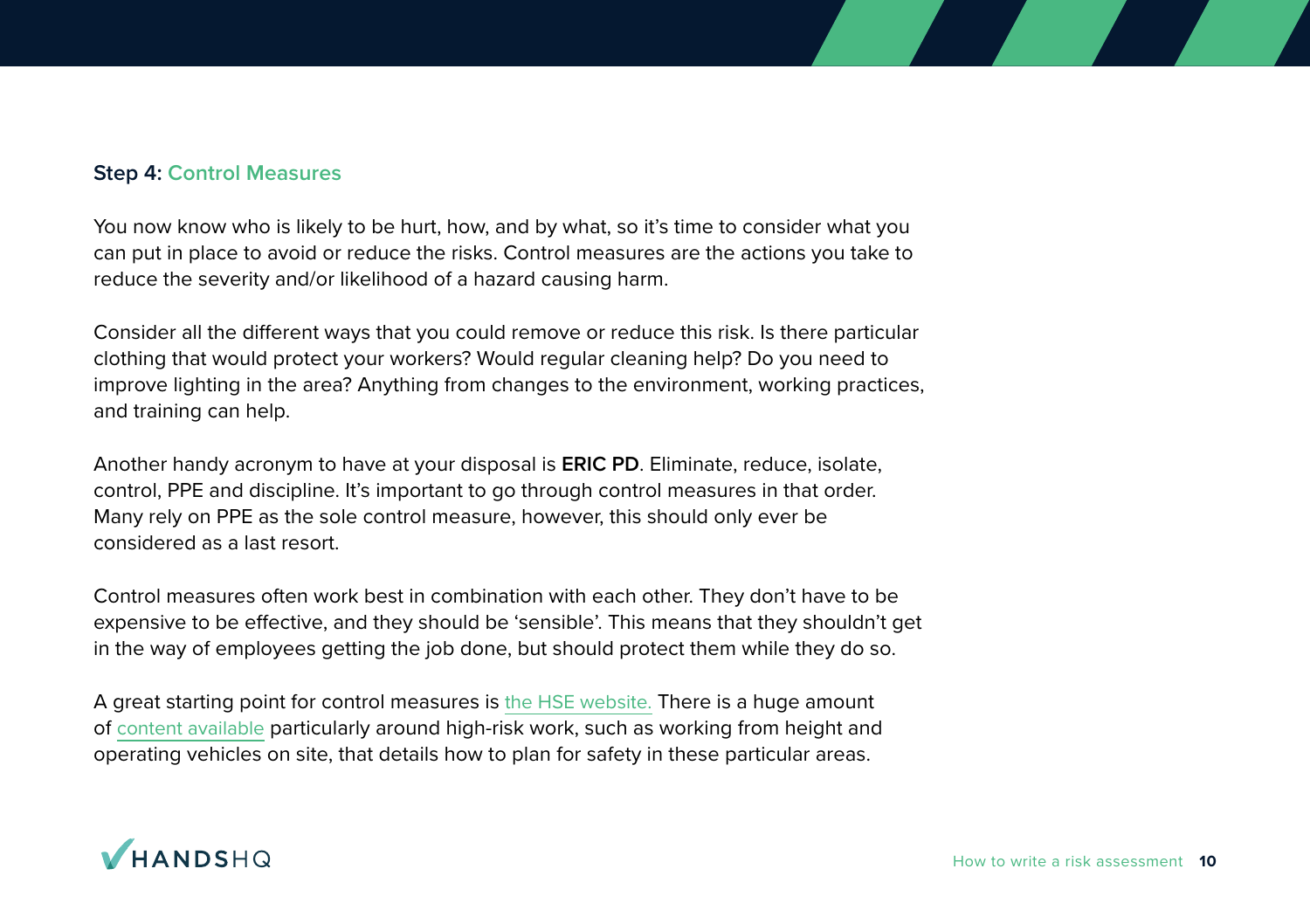#### **Step 5: Write the risk assessment**

It's time to write the risk assessment itself. The risk assessment should be clear and concise and cover the information you have pieced together in the previous steps.

Check out our [risk assessment template](https://www.handshq.com/resources/free-risk-assessment-method-statement-template/download-risk-assessment.html) to see an example of a risk assessment. It's really important to take your time when you write a risk assessment. Consider all possibilities, and take every risk into account.

Risk assessments are the first place that HSE Inspectors go after a near-miss/accident has been reported. If they find fault, your business could face a substantial fine. Beware of the three most common faults that inspectors find in risk assessments:

**1. The wrong hazards:** From failing to identify all hazards linked to an activity, to not explaining the hazard enough. Including the wrong hazards in your risk assessment may lead to your document being rejected, or worse.

**2. The wrong people:** It's a common mistake to forget about the public when considering the person at risk of a hazard. Ensure you consider all the possible people who who could be harmed, don't just think about your employees.

**3. Not giving the full picture:** take the time to really think about your risk assessment, and whether you have covered all possibilities. Have you included reactive work as well as planned? Have you included every reasonable control measure? Have you provided detail on how the measures can reduce the risk.

Your risk assessment needs to make it clear how lives will be protected.

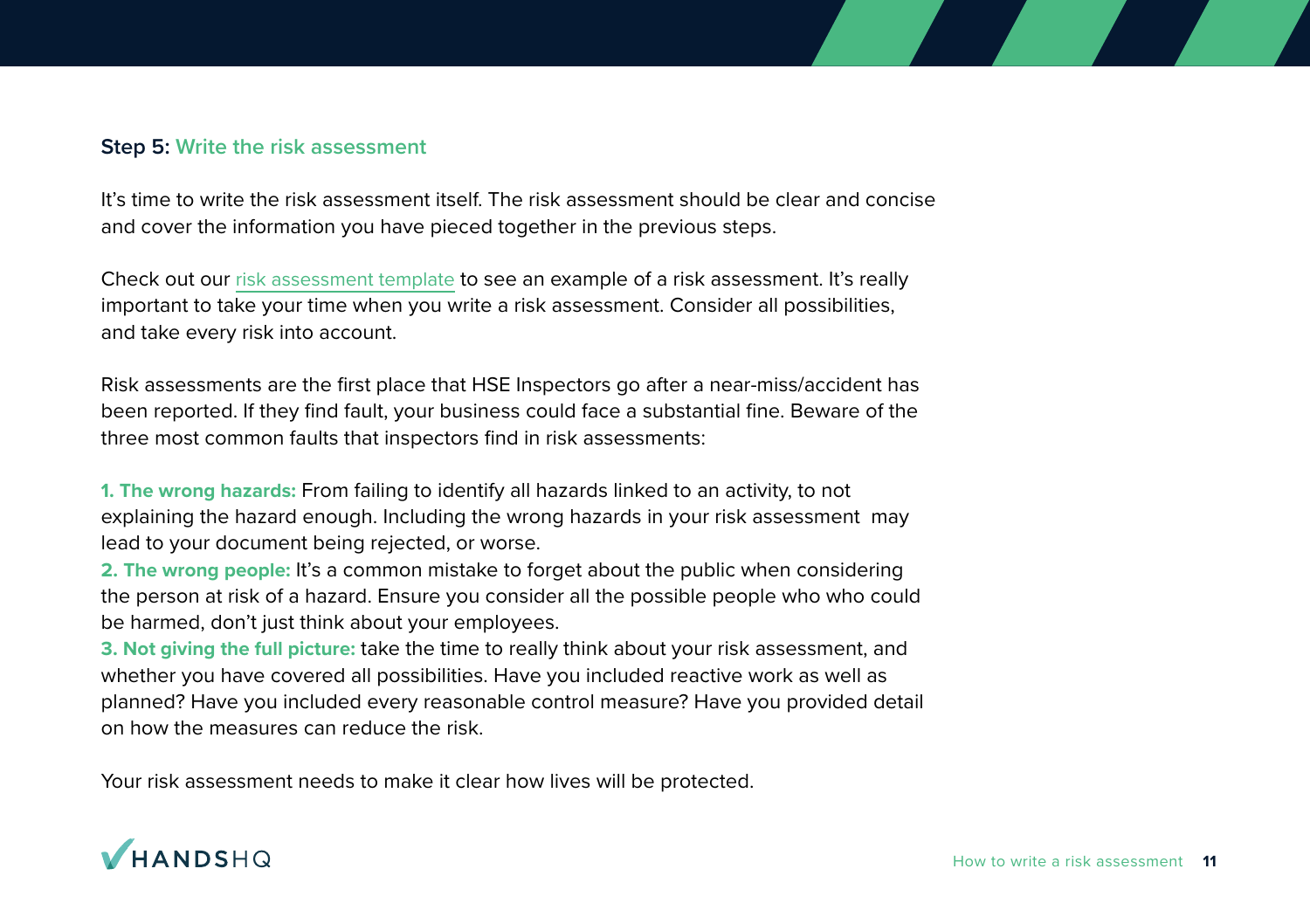#### **Step 6: Regular review**

**Few workplaces stay the same.** Sooner or later, you will bring in new equipment, substances or procedures or hired new team members that could lead to new hazards. As a result, it makes sense to review what you are doing on an ongoing basis.

It is standard practice to review a risk assessment on an annual basis as a minimum. However you need to set a review process that works for your organisation.

Remember: a risk assessment is only complete when the job is. As your job progresses, make sure to review your risk assessment on an ongoing basis and ask yourself:

- Have there been any significant changes?
- Are there improvements you still need/can make?
- Have your workers spotted a problem?
- Have you learnt anything from accidents or near misses?

You don't have to get your risk assessment right first time. Do the best you can, then continue to enhance it as the project progresses.

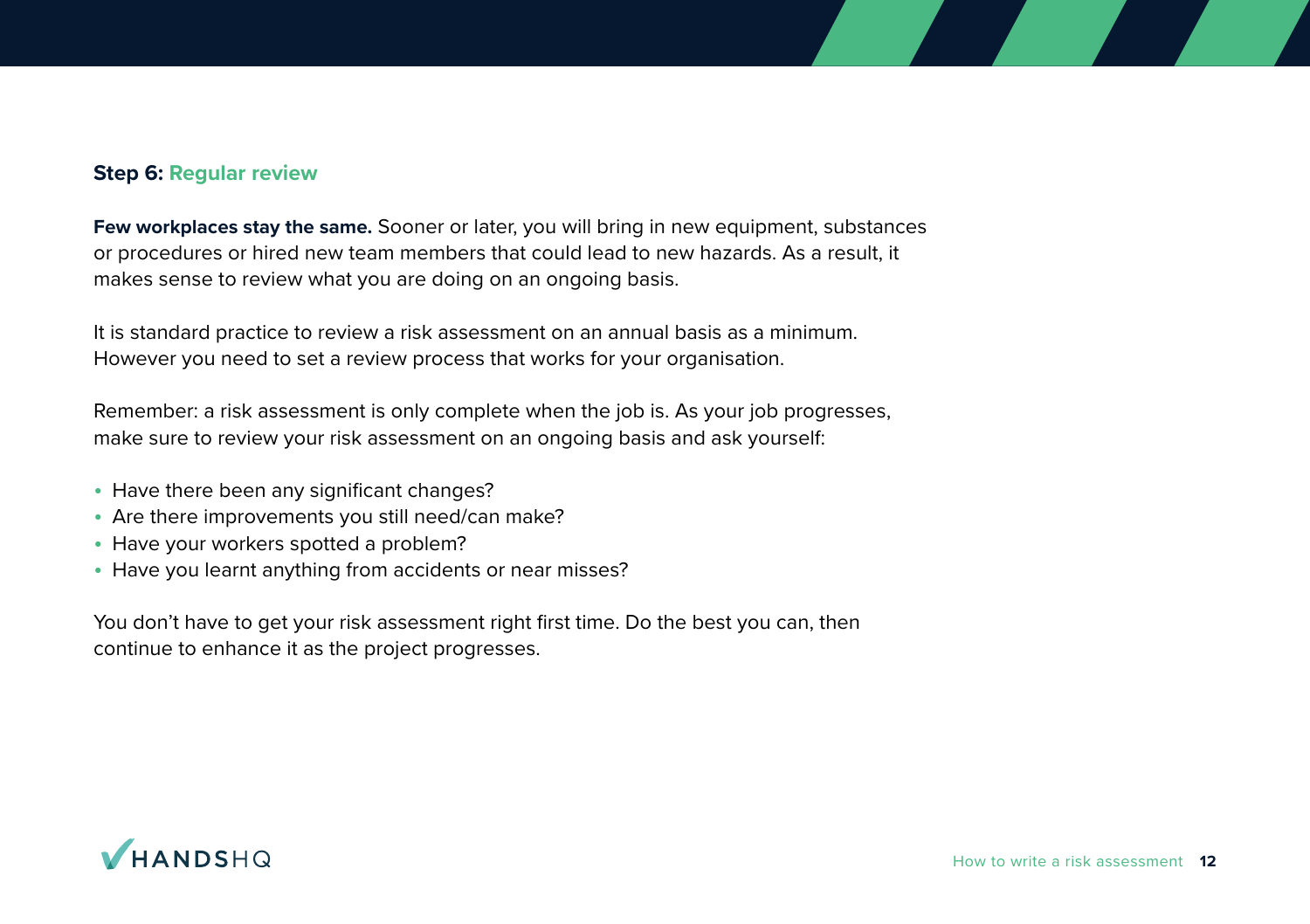## **How to make your risk assessment easy to read**

**It's as important to write your risk assessment in a way that is simple to understand.** Risk assessments are only effective if those involved understand what they need to do to stay safe.

A risk assessment tends to cover an entire project, such as installing a new bathroom. This means that the work included can be varied, involving different trades and activities.

### **Deliver a quick understanding of the task at hand**

**As a result, it's helpful if the hazards are grouped by task.** This makes it easy for the reader to gain a quick understanding of every single risk involved in a specific task.

Then under each task, there should then be a record of every hazard involved. Each hazard should have an assigned risk value; and it's common practice to use the traffic light system for this to make it really clear how dangerous a task can be.

## 30.7 million

working days lost due to work-related ill health and non-fatal injuries in 2017/18

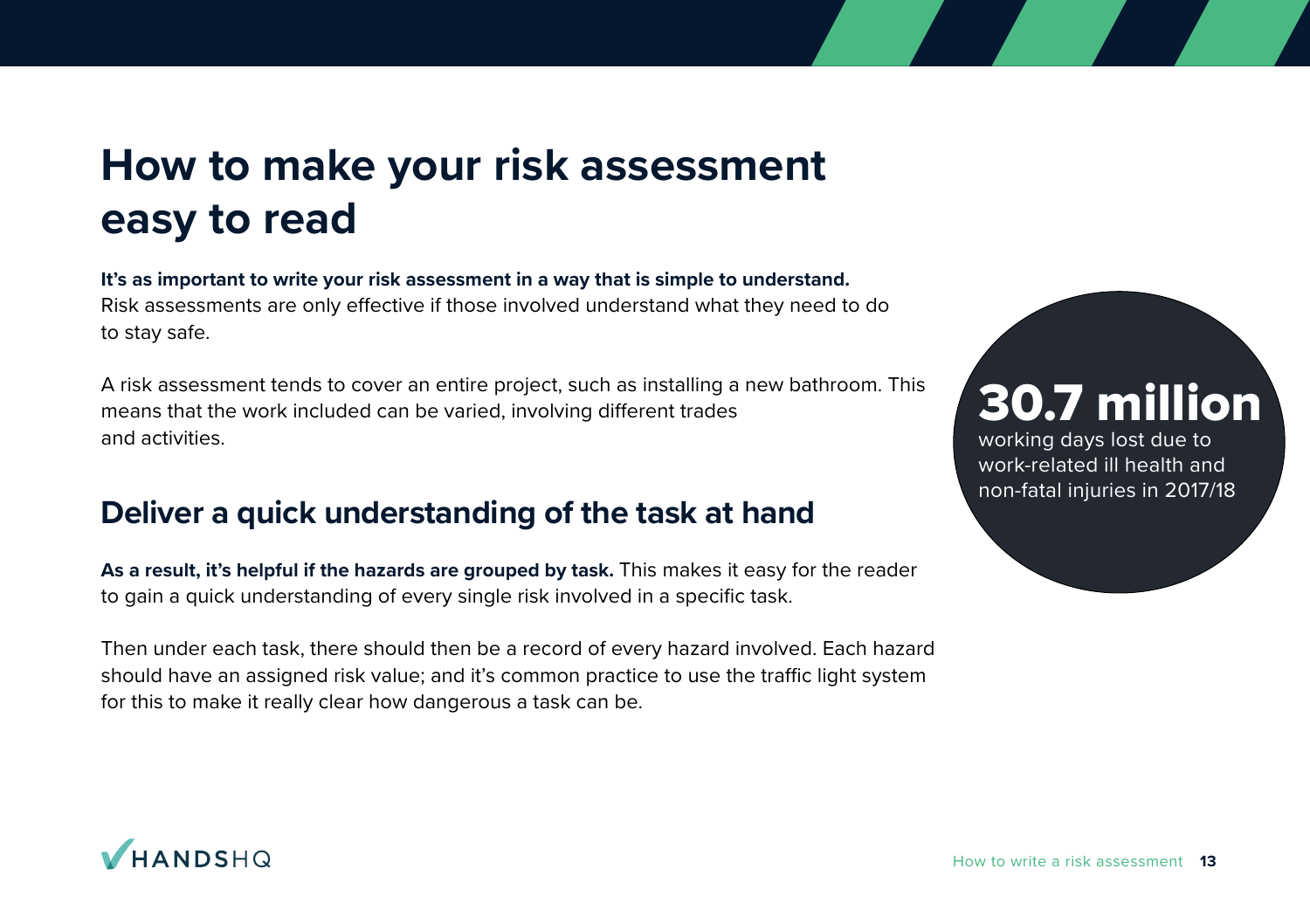The higher the risk, the more you are meant to do about it. Using the traffic light system, if a risk is marked red the potential to cause serious harm is high. Readers then know to pay close attention to the control measures to ensure they can complete the task safely.

The hazards with the highest level of risk should be listed first to ensure it gets most attention. Include a risk matrix at the start of the risk assessment so readers can understand how the values have been worked out.

### **Clear and concise controls**

**It must be very easy to understand how to remove, or reduce, the risk involved in a task.** Take your time writing control measures, but keep them short and to the point. You want them to be quickly understood be everyone reading them on a busy site.

Control measures should be listed according to efficiency. Most effective should be presented first, followed by the remaining control measures, finishing with the least effective.

Then make it very clear who is at risk of harm. Common categories used are:

- All operatives on site
- The operative carrying out the work
- The general public
- Your client's employees

These won't work for every environment, so create categories relevant to your work.

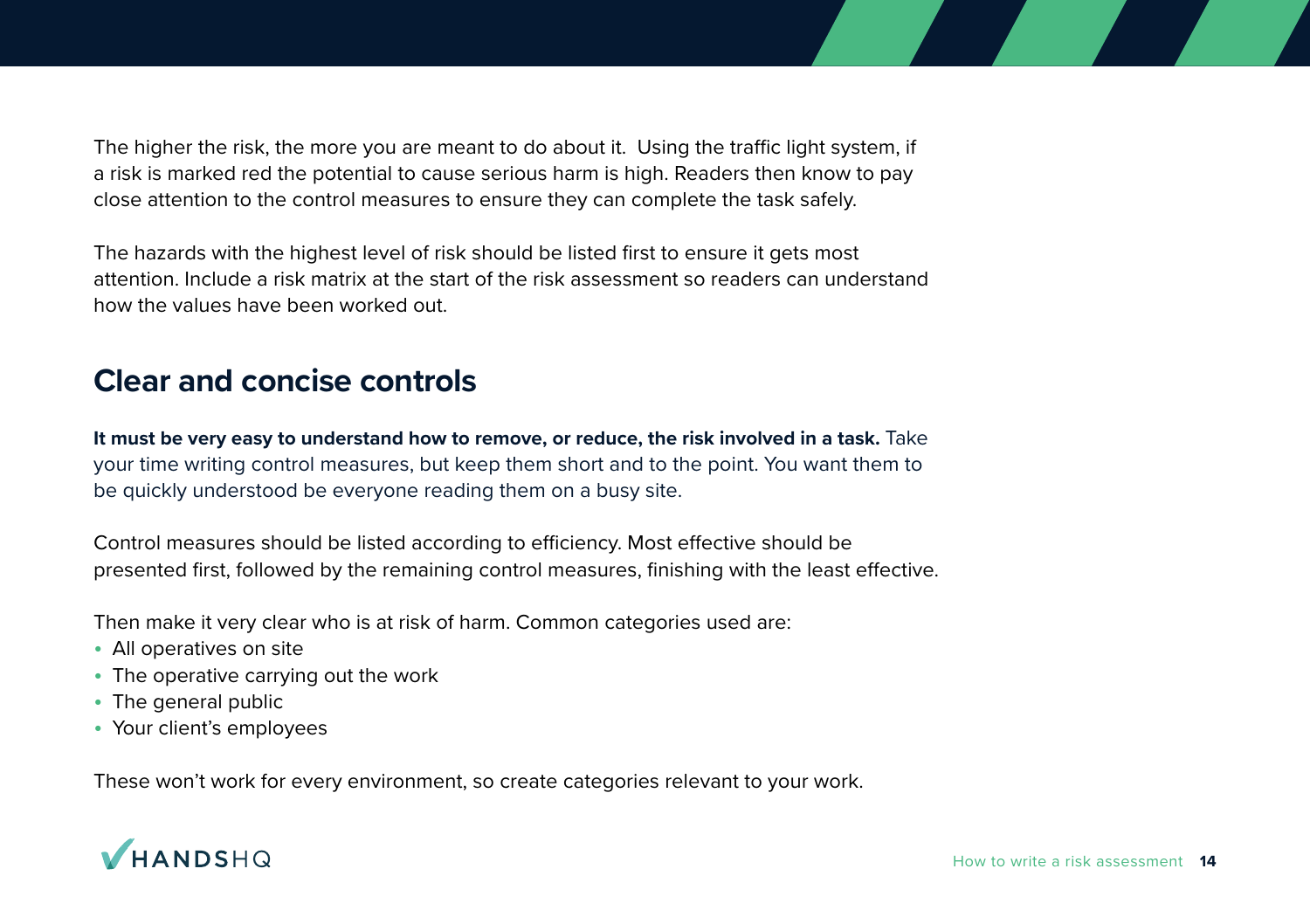### **Five pillars of a successful risk assessment**

Here are a final few things to remember before you get started on writing your risk assessment:

#### **1. Write a new document for each job**

The temptation to copy a risk assessment from a previous job can be strong, but no two jobs are the same. Each one has its own risks and controls that need to be considered and included. Take the time to start each risk assessment with fresh eyes, and consider the individual tasks carefully.

#### **2. Know the site rules**

Make sure your first stop when you are getting to know your workplace hazards is the site/office manager. It is crucial that any specific rules for the site are included in your risk assessment. Think about first aid guidelines, waste management and site access rules.

#### **3. Regularly review control measures**

A control measure that seems so straightforward that you can copy and paste it from job to job still needs to be reviewed every time. Each site is different; so a control that worked on one site may not necessarily work in the same way on another one. Use a risk matrix to quickly amend the risk value, reducing or increasing the likelihood or severity of each task.

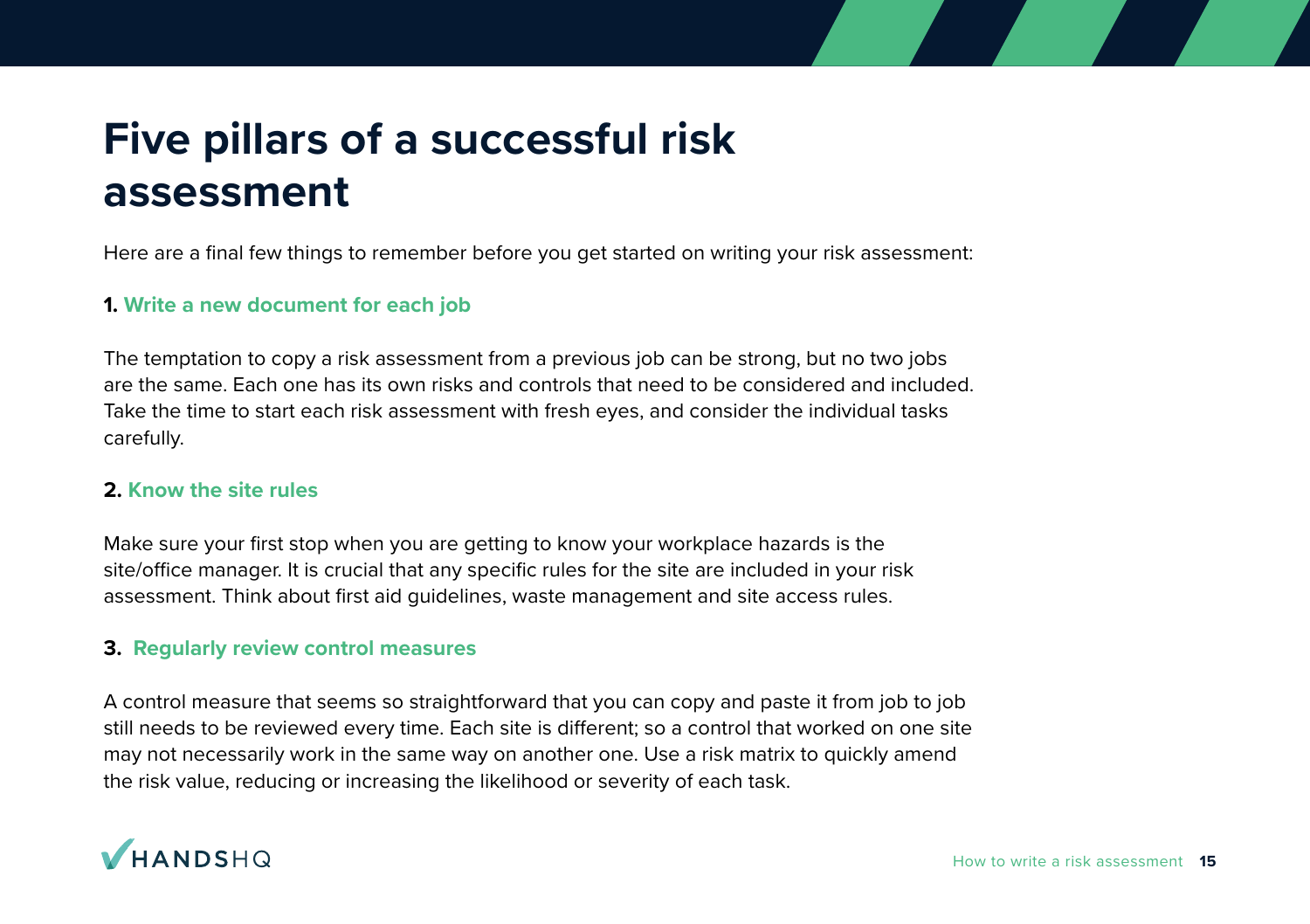#### **4. Make sure there is someone responsible for enforcing control measures**

It's great to come up with control measures that keep workers safe, but if there isn't anyone making sure they're followed, the exercise was pointless.

There should be a named person responsible for every control measure. They are responsible for ensuring control measures are followed, that the risk is reduced, and the control measure is updated after any changes.

#### **5. Have a system in place to make it easy to update**

A fundamental element of a successful risk assessment is that it can be updated easily. Say a task crops up unexpectedly, some extra contractors have been added to the job, or you've had a near miss or accident. Situations like this mean that you need to update your risk assessments, and do it quickly to prove you're on top of the new situation.

Having an open dialogue with workers will help you stay aware of changing conditions. The latest version of a risk assessment should be found easily; and you must be able to make and share updates with the team immediately after a change is made.

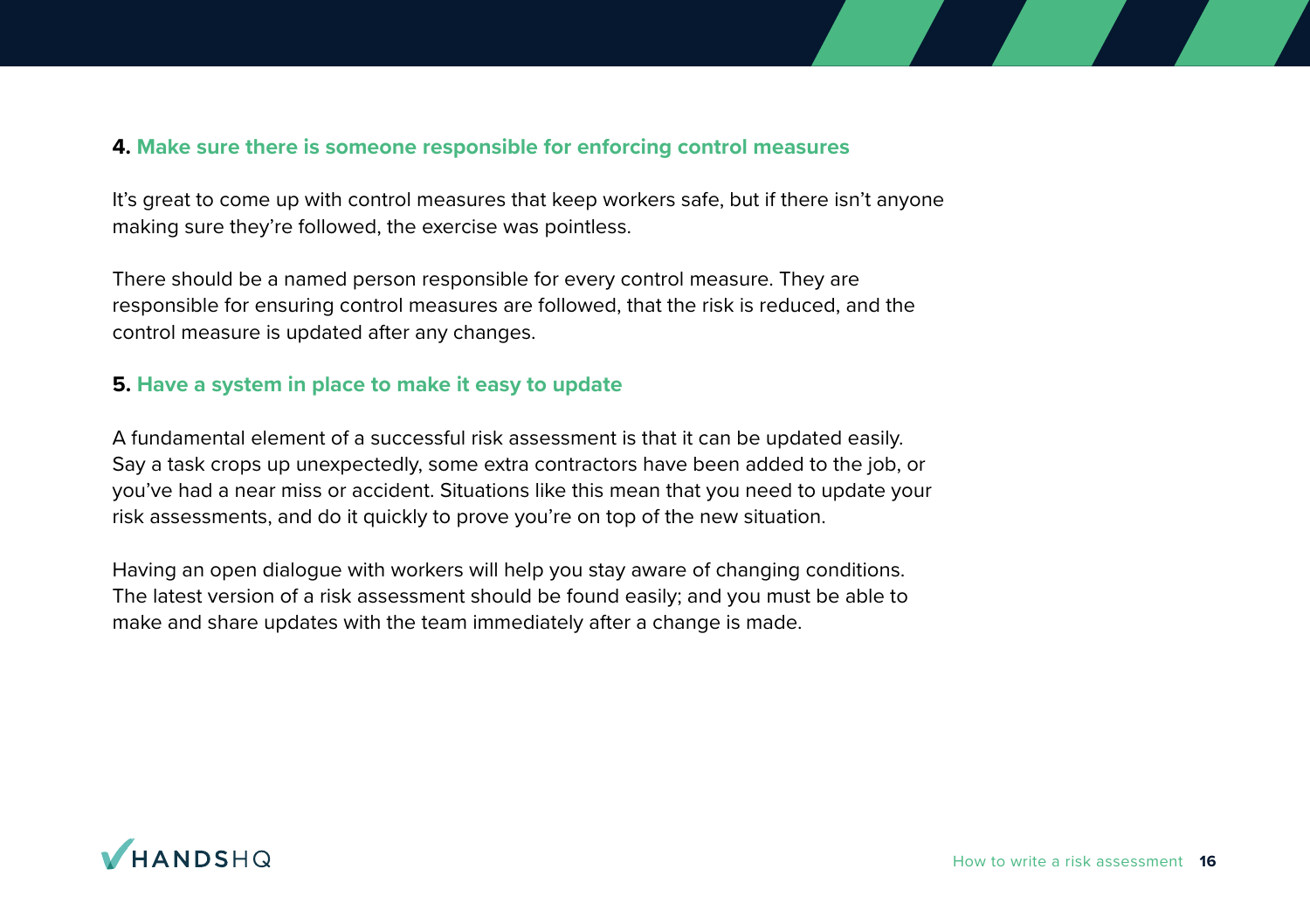#### **About HANDS HQ**

HANDS HQ is a cloud-based software that make the process of creating risk assessments easy. With over 300 risk assessment templates, and prices starting at only £30 per month, HANDS HQ makes risk assessments accessible for companies of all shapes and sizes.

HANDS HQ has been the most trusted risk assessment platform for high-risk work since 2013. It has been used on over 83,000 sites, and is reducing the time taken to complete documentation by up to 80%. Visit [www.handshq.com](https://www.handshq.com) to find out more.

| Report Follows<br>.<br>Film, Titles,           |                                                                                                                                                                                                                                                                                                                                                                                                                                                                                    |                                                                                          |                                                  | and the second con- |                                                                                                                                                                                                                                                                                                                                                                                                                                                                                                           |
|------------------------------------------------|------------------------------------------------------------------------------------------------------------------------------------------------------------------------------------------------------------------------------------------------------------------------------------------------------------------------------------------------------------------------------------------------------------------------------------------------------------------------------------|------------------------------------------------------------------------------------------|--------------------------------------------------|---------------------|-----------------------------------------------------------------------------------------------------------------------------------------------------------------------------------------------------------------------------------------------------------------------------------------------------------------------------------------------------------------------------------------------------------------------------------------------------------------------------------------------------------|
| and their                                      |                                                                                                                                                                                                                                                                                                                                                                                                                                                                                    |                                                                                          |                                                  |                     |                                                                                                                                                                                                                                                                                                                                                                                                                                                                                                           |
| 21 YEAR ROLL LIGHT                             | <b>Contract</b>                                                                                                                                                                                                                                                                                                                                                                                                                                                                    | <b>CONTRACTOR</b>                                                                        | Lind month                                       |                     |                                                                                                                                                                                                                                                                                                                                                                                                                                                                                                           |
|                                                | <b>CONTRACTOR</b>                                                                                                                                                                                                                                                                                                                                                                                                                                                                  | possible continued in the same<br>Commercial States                                      | the process of the property of                   |                     | <b>Common</b><br>$\label{eq:2.1} \begin{array}{ll} \mathcal{L}_{\mathcal{A}}(\mathcal{A})=\mathcal{L}_{\mathcal{A}}(\mathcal{A})\otimes\mathcal{L}_{\mathcal{A}}(\mathcal{A})\otimes\mathcal{L}_{\mathcal{A}}(\mathcal{A})\otimes\mathcal{L}_{\mathcal{A}}(\mathcal{A})\otimes\mathcal{L}_{\mathcal{A}}(\mathcal{A})\otimes\mathcal{L}_{\mathcal{A}}(\mathcal{A})\otimes\mathcal{L}_{\mathcal{A}}(\mathcal{A})\otimes\mathcal{L}_{\mathcal{A}}(\mathcal{A})\otimes\mathcal{L}_{\mathcal{A}}(\mathcal{A})$ |
| 2. Became Many State colored                   | come of                                                                                                                                                                                                                                                                                                                                                                                                                                                                            | proposition and the country states and control of<br><b>CONTRACTOR</b>                   | The property of                                  |                     | or fa<br>÷                                                                                                                                                                                                                                                                                                                                                                                                                                                                                                |
|                                                | a se<br>$\frac{1}{2} \left( \frac{1}{2} \right) \left( \frac{1}{2} \right) \left( \frac{1}{2} \right) \left( \frac{1}{2} \right) \left( \frac{1}{2} \right) \left( \frac{1}{2} \right) \left( \frac{1}{2} \right) \left( \frac{1}{2} \right) \left( \frac{1}{2} \right) \left( \frac{1}{2} \right) \left( \frac{1}{2} \right) \left( \frac{1}{2} \right) \left( \frac{1}{2} \right) \left( \frac{1}{2} \right) \left( \frac{1}{2} \right) \left( \frac{1}{2} \right) \left( \frac$ | Contractor and Contractor                                                                | and the company of the con-<br><b>Contractor</b> |                     | ٠                                                                                                                                                                                                                                                                                                                                                                                                                                                                                                         |
| A competition of the con-                      | comments of                                                                                                                                                                                                                                                                                                                                                                                                                                                                        | Telephone and the property of the control of<br>collection date of the season.           |                                                  |                     | $\sim$                                                                                                                                                                                                                                                                                                                                                                                                                                                                                                    |
| a katika m<br>4 - Alexander Mores Corner       | <b>STATISTICS</b><br><b>Contractor</b>                                                                                                                                                                                                                                                                                                                                                                                                                                             | parties and compensate and Mr. The Competent<br>a standard and a standard and a standard |                                                  |                     | $\sim$<br>$\sim$                                                                                                                                                                                                                                                                                                                                                                                                                                                                                          |
| to determine and contact to                    | <b>Charles</b>                                                                                                                                                                                                                                                                                                                                                                                                                                                                     | Streets and it is responsible decade the pro-<br>C. Brankwill, C. Marsey, C.             |                                                  |                     | n a<br>٠                                                                                                                                                                                                                                                                                                                                                                                                                                                                                                  |
| where you want<br>1-deal-bancodo               | <b>Manager</b><br>-                                                                                                                                                                                                                                                                                                                                                                                                                                                                | the control of the control of the con-<br><b>CONSUMING</b>                               | <b>Common</b>                                    |                     | ٠                                                                                                                                                                                                                                                                                                                                                                                                                                                                                                         |
| - department of the control                    | $\frac{1}{2} \left( \frac{1}{2} \right) \left( \frac{1}{2} \right) \left( \frac{1}{2} \right)$                                                                                                                                                                                                                                                                                                                                                                                     | of the late and the company of the same<br>and the company's the                         | <b>Tilesman</b>                                  |                     | ٦                                                                                                                                                                                                                                                                                                                                                                                                                                                                                                         |
| a component and a<br>1. Secretary from company | <b>STAR</b><br><b>START</b>                                                                                                                                                                                                                                                                                                                                                                                                                                                        | <b>SEARCH AND ARTISTS</b><br>Contractor and Contractor                                   |                                                  |                     | $\sim$                                                                                                                                                                                                                                                                                                                                                                                                                                                                                                    |
| stolle                                         |                                                                                                                                                                                                                                                                                                                                                                                                                                                                                    |                                                                                          | <b>The Company</b>                               |                     | an in                                                                                                                                                                                                                                                                                                                                                                                                                                                                                                     |